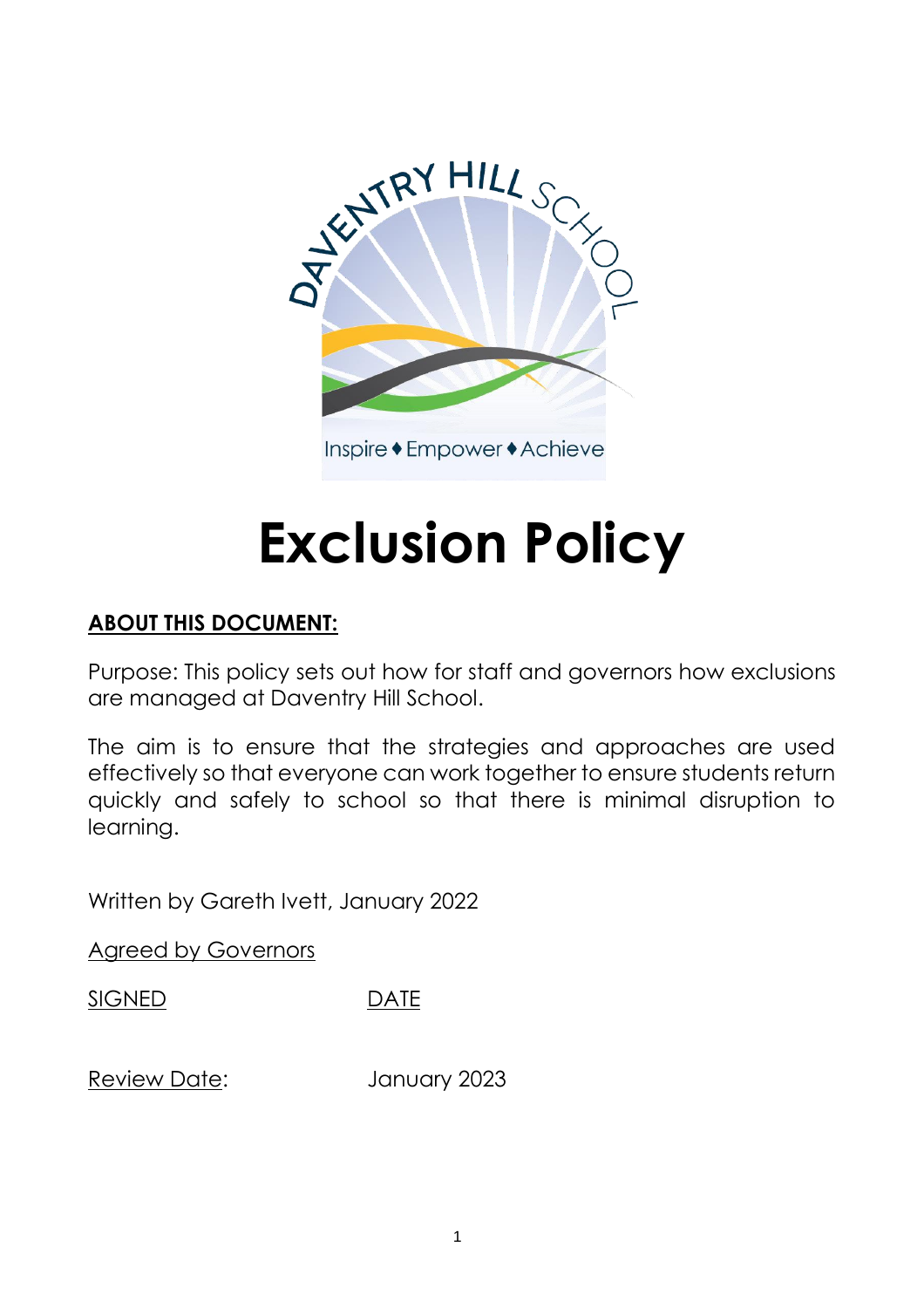#### **Contents**

| Appendix 1: independent review panel training Error! Bookmark not defined. |  |
|----------------------------------------------------------------------------|--|

## **Wellbeing in our Trust**

Managing exclusions, by its very nature, can be challenging and so this document aims to set out procedures to be followed to minimize what can be difficult process. We are all affected by poor physical and mental health at times during our lives and it is important the appropriate support is available in a timely manner.

Health and wellbeing is everyone's responsibility and we encourage an open and honest culture whereby anyone can discuss any issues they may have.

The Trustees of Creating Tomorrow take the health and wellbeing of all employees seriously and are committed to supporting our staff. The Trustees ensure that support for staff is available through:

- Effective line management
- Commitment to reducing workload
- Supportive and professional working environments
- Employee support programs
	- o Health Assured (confidential counselling support available through Perkbox account).
	- o The Teacher Support Line telephone number 08000 562561 or website [www.teachersupport.info](http://www.teachersupport.info/)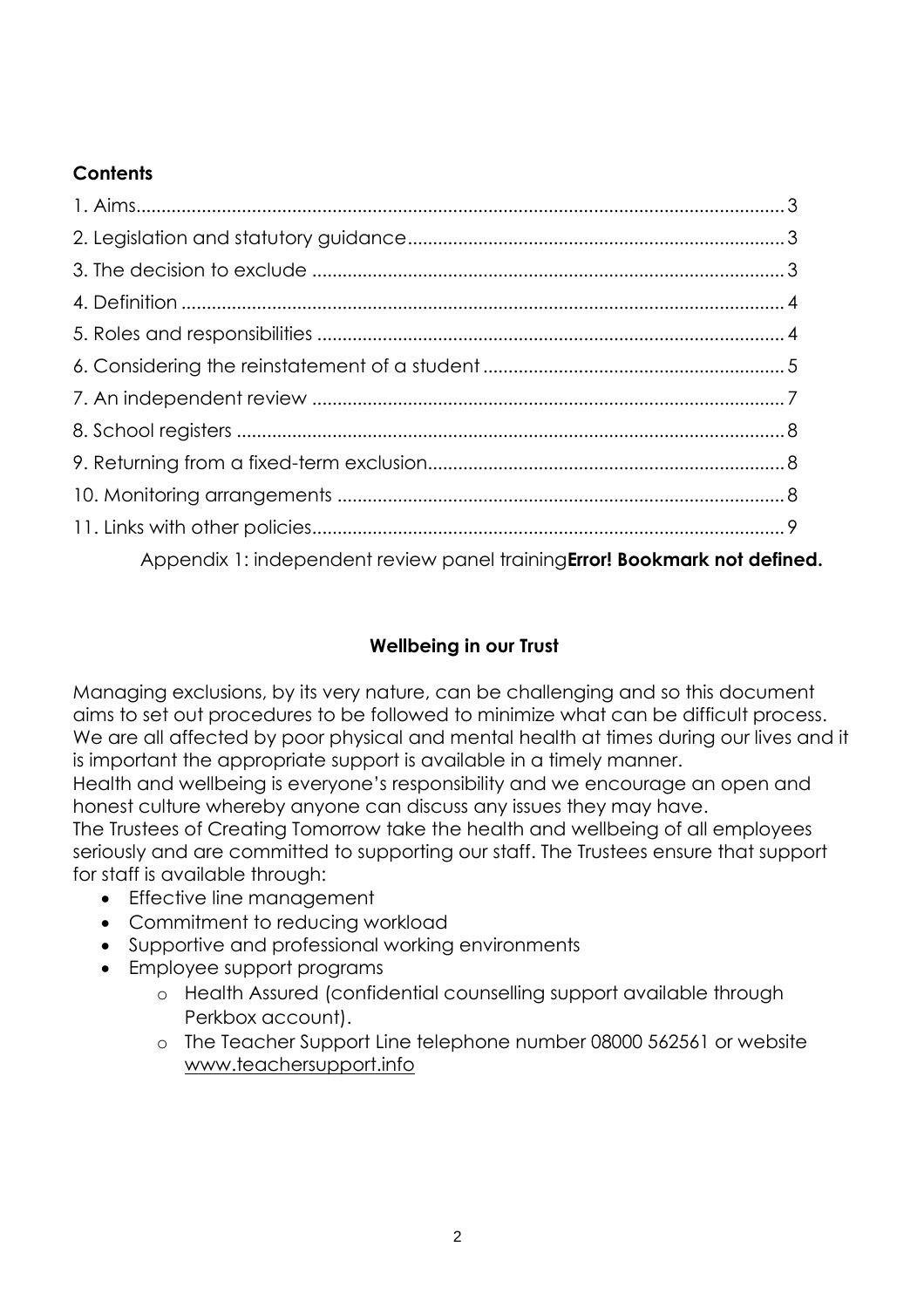#### **1. Aims**

Our school aims to ensure that:

- The exclusions process is applied fairly and consistently
- The exclusions process is understood by governors, staff, parents and students
- Students in school are safe and happy
- Students do not become NEET (not in education, employment or training)

# **2. Legislation and statutory guidance**

This policy is based on statutory guidance from the Department for Education: [Exclusion from maintained schools, academies and student](https://www.gov.uk/government/publications/school-exclusion) referral units (PRUs) in [England.](https://www.gov.uk/government/publications/school-exclusion)

It is based on the following legislation, which outline schools' powers to exclude students:

- Section 52 of the [Education Act 2002,](http://www.legislation.gov.uk/ukpga/2002/32/section/52) as amended by the Education Act [2011](http://www.legislation.gov.uk/ukpga/2011/21/contents/enacted)
- The School Discipline (Student [Exclusions and Reviews\) \(England\) Regulations](http://www.legislation.gov.uk/uksi/2012/1033/made)  [2012](http://www.legislation.gov.uk/uksi/2012/1033/made)
- Sections 64-68 of the [School Standards and Framework Act 1998](http://www.legislation.gov.uk/ukpga/1998/31)

In addition, the policy is based on:

- Part 7, chapter 2 of the [Education and Inspections Act 2006,](http://www.legislation.gov.uk/ukpga/2006/40/part/7/chapter/2) which looks at parental responsibility for excluded students
- Section 579 of the [Education Act 1996,](http://www.legislation.gov.uk/ukpga/1996/56/section/579) which defines 'school day'
- The Education (Provision of Full-Time Education for Excluded Students) [\(England\) Regulations 2007,](http://www.legislation.gov.uk/uksi/2007/1870/contents/made) as amended by [The Education \(Provision of Full-](http://www.legislation.gov.uk/uksi/2014/3216/contents/made)[Time Education for Excluded Students\) \(England\) \(Amendment\) Regulations](http://www.legislation.gov.uk/uksi/2014/3216/contents/made)  [2014](http://www.legislation.gov.uk/uksi/2014/3216/contents/made)

This policy complies with our funding agreement and articles of association.

# **3. The decision to exclude**

Only the headteacher, or acting Headteacher (person with delegated responsibility in absence of the headteacher), can exclude a student from school. A permanent exclusion will be taken as a last resort.

Our school is aware that off-rolling is unlawful. Ofsted defines off-rolling as:

"…the practice of removing a student from the school roll without a formal, permanent exclusion or by encouraging a parent to remove their child from the school roll, when the removal is primarily in the interests of the school rather than in the best interests of the student."

We are committed to following all statutory exclusions procedures to ensure that every child receives an education in a safe and caring environment.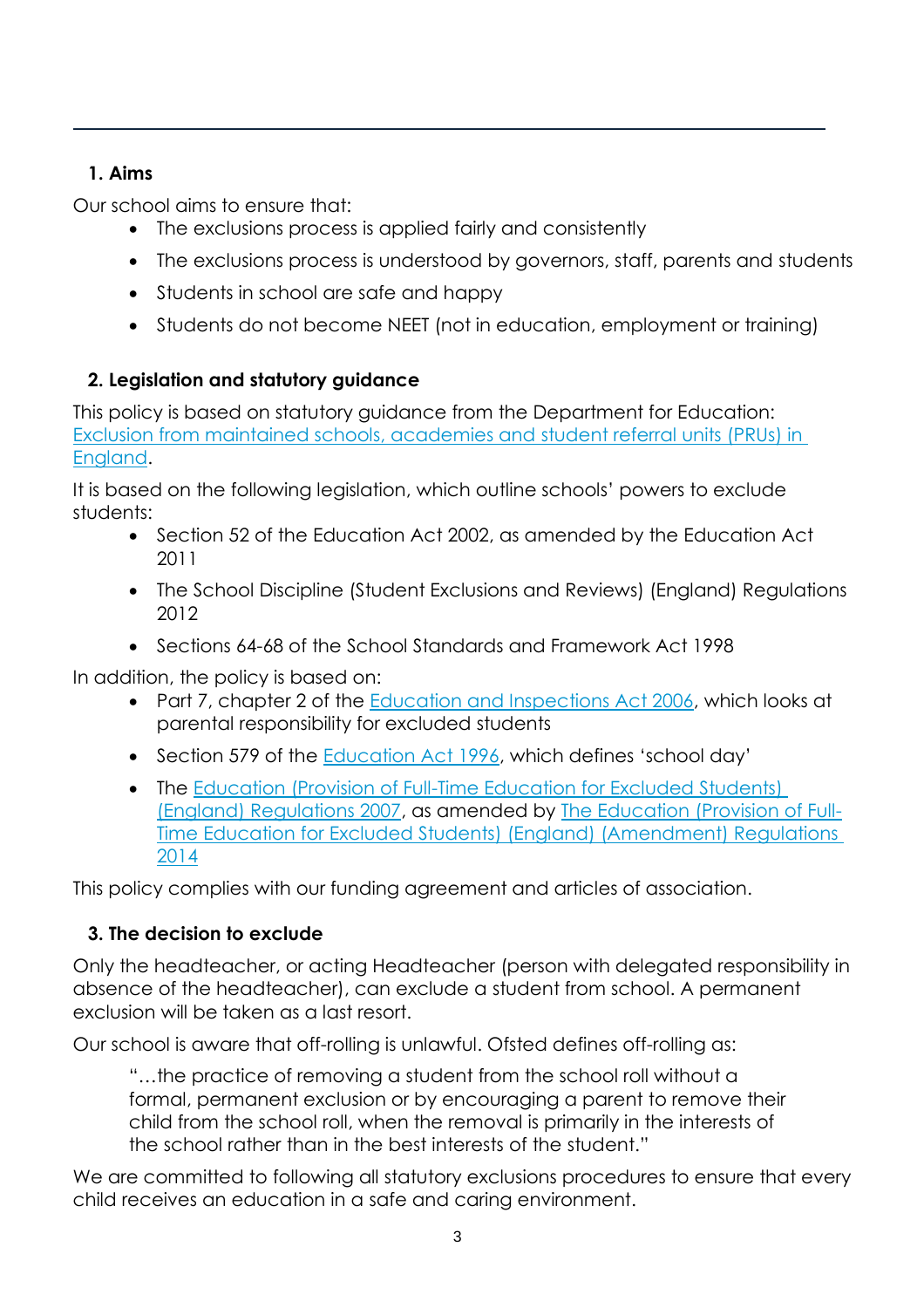A decision to exclude a student will be taken only:

- In response to serious or persistent breaches of the school's relationship (behaviour) policy, **and**
- If allowing the student to remain in school would seriously harm the education or welfare of others

Before deciding whether to exclude a student, either permanently or for a fixed period, the headteacher will:

- Consider all the relevant facts and evidence, including whether the incident(s) leading to the exclusion were provoked
- Allow the student to give their version of events
- Consider the student's special educational needs

#### **4. Definition**

For the purposes of exclusions, school day is defined as any day on which there is a school session. Therefore, INSET or staff training days do not count as a school day.

#### **5. Roles and responsibilities**

#### **5.1 The headteacher Informing parents**

The headteacher will immediately provide the following information, in writing, to the parents of an excluded student:

- The reason(s) for the exclusion
- The length of a fixed-term exclusion or, for a permanent exclusion, the fact that it is permanent
- Information about parents' right to make representations about the exclusion to the governing board and how the student may be involved in this
- Where there is a legal requirement for the governing board to meet to consider the reinstatement of a student, and that parents have a right to attend a meeting, be represented at a meeting (at their own expense) and to bring a friend

The headteacher will also notify parents by the end of the afternoon session on the day their students is excluded that for the first 5 school days of an exclusion, or until the start date of any alternative provision where this is earlier, parents are legally required to ensure that their child is not present in a public place during school hours without a good reason. Parents may be given a fixed penalty notice or prosecuted if they fail to do this.

If alternative provision is being arranged, the following information will be included when notifying parents of an exclusion:

- The start date for any provision of full-time education that has been arranged
- The start and finish times of any such provision, including the times for morning and afternoon sessions, where relevant
- The address at which the provision will take place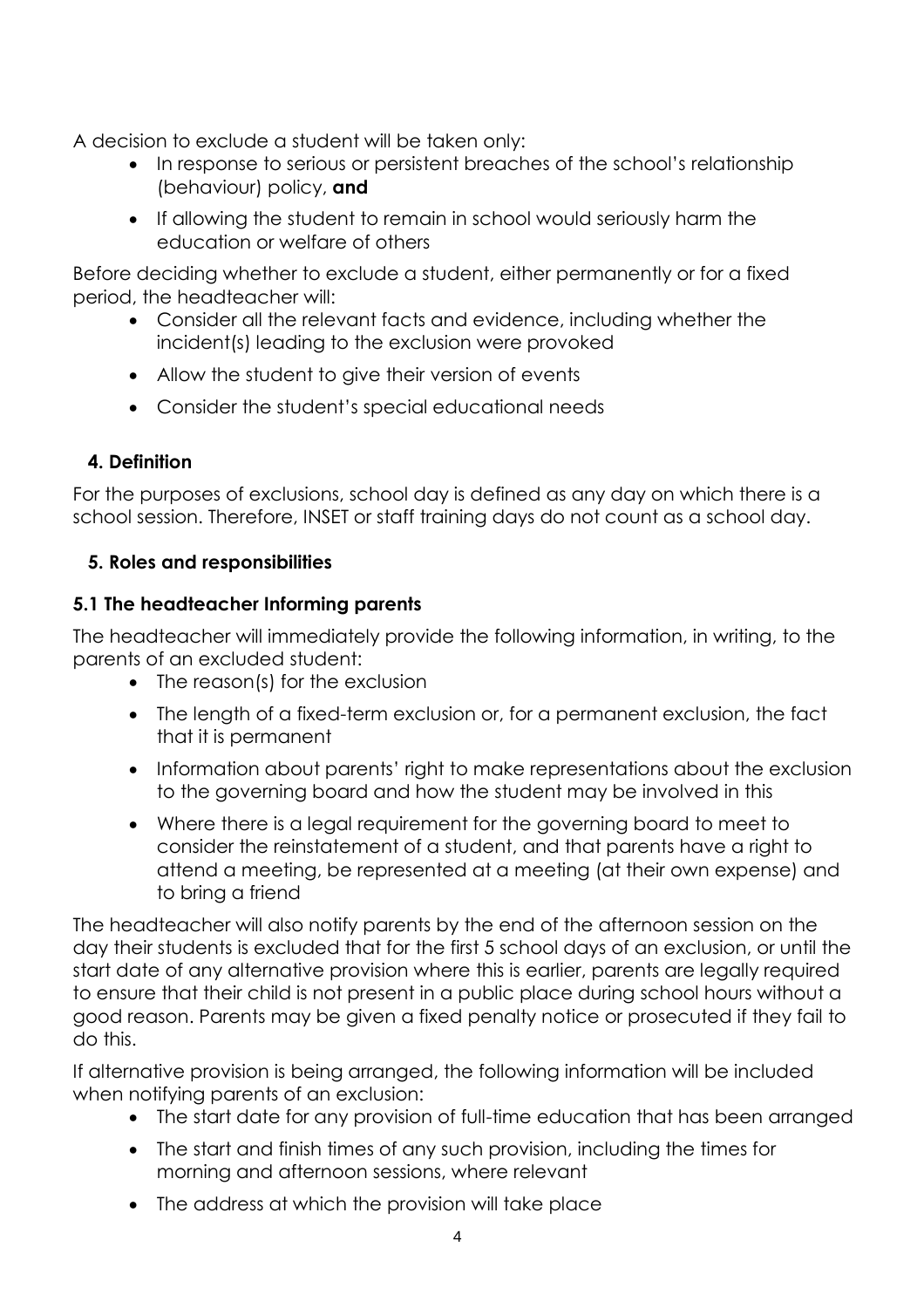Any information required by the student to identify the person they should report to on the first day

Where this information on alternative provision is not reasonably ascertainable by the end of the afternoon session, it may be provided in a subsequent notice, but it will be provided no later than 48 hours before the provision is due to start. The only exception to this is where alternative provision is to be provided before the sixth day of an exclusion, in which case the information can be provided with less than 48 hours' notice with parents' consent.

#### **Informing the governing board and local authority**

The headteacher will immediately notify the governing board and the local authority (LA) of:

- A permanent exclusion, including when a fixed-period exclusion is made permanent
- Exclusions which would result in the student being excluded for more than 5 school days (or more than 10 lunchtimes) in a term
- Exclusions which would result in the student missing a public examination

For a permanent exclusion, if the student lives outside the LA in which the school is located, the headteacher will also immediately inform the student's 'home authority' of the exclusion and the reason(s) for it without delay.

For all other exclusions, the headteacher will notify the governing board and LA once a term.

#### **5.2 The governing board**

At Creating Tomorrow academies trust, responsibilities regarding exclusions is delegated to the local governing body

The governing board has a duty to consider the reinstatement of an excluded student (see section 6)

Within 14 days of receipt of a request, the governing board will provide the secretary of state information about any exclusions in the last 12 months.

For a fixed-period exclusion of more than 5 school days, the governing board will arrange suitable full-time education for the student. This provision will begin no later than the sixth day of the exclusion.

Provision does not have to be arranged for students in the final year of compulsory education who do not have any further public examinations to sit.

#### **5.3 The LA**

For permanent exclusions, the LA is responsible for arranging suitable full-time education to begin no later than the sixth day of the exclusion.

#### **6. Considering the reinstatement of a student**

The governing body will consider the reinstatement of an excluded student within 15 school days of receiving the notice of the exclusion if: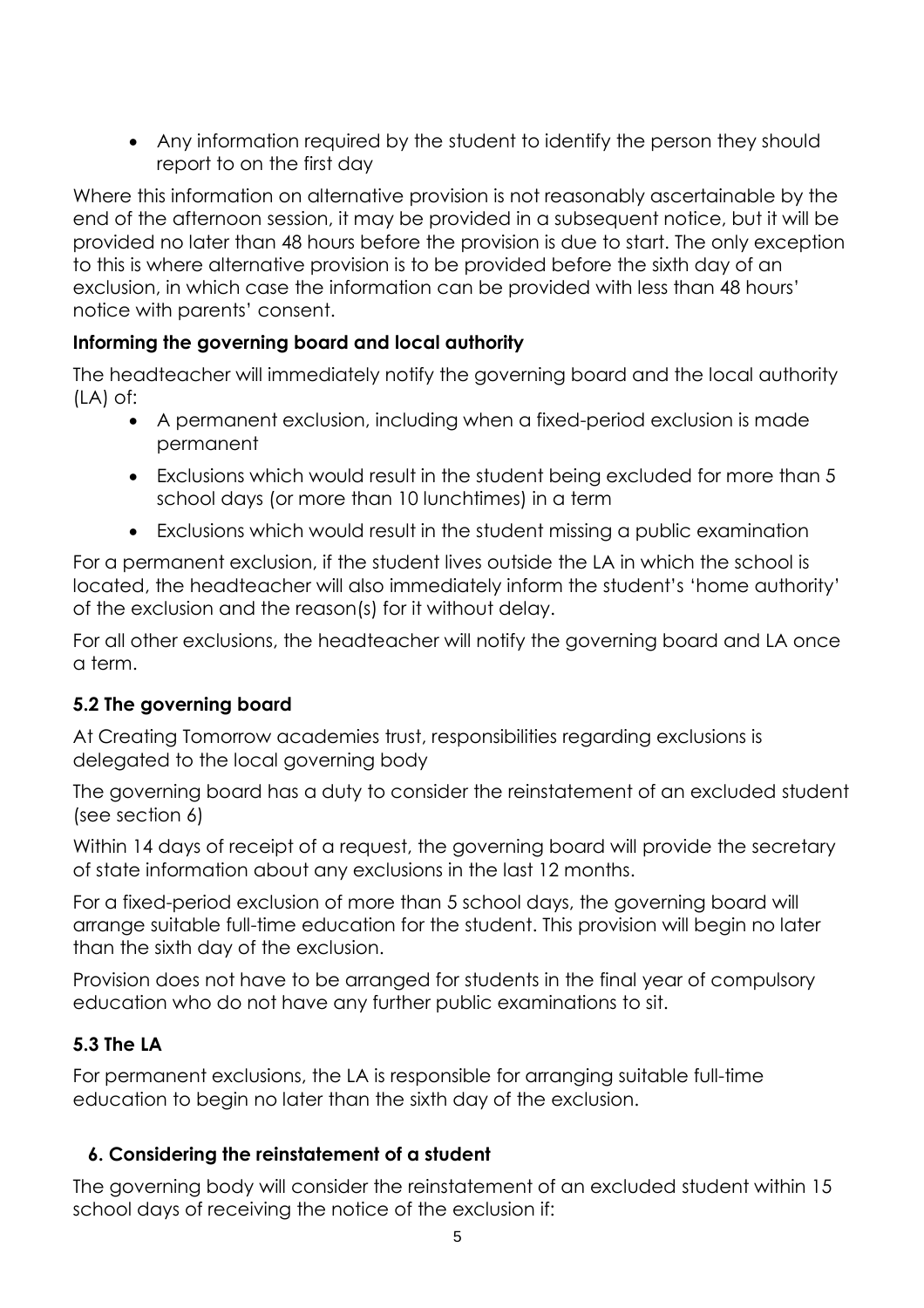- The exclusion is permanent
- It is a fixed-term exclusion which would bring the student's total number of school days of exclusion to more than 15 in a term
- It would result in a student missing a public examination

If requested to do so by parents, the governing body will consider the reinstatement of an excluded student within 50 school days of receiving notice of the exclusion if the student would be excluded from school for more than 5 school days, but less than 15, in a single term.

Where an exclusion would result in a student missing a public examination, the governing body will consider the reinstatement of the student before the date of the examination. If this is not practicable, the governing body will consider the exclusion and decide whether or not to reinstate the student.

The governing body can either:

- Decline to reinstate the student, or
- Direct the reinstatement of the student immediately, or on a particular date

In reaching a decision, the governing body consider whether the exclusion was lawful, reasonable and procedurally fair and whether the headteacher followed their legal duties. They will decide whether or not a fact is true 'on the balance of probabilities', which differs from the criminal standard of 'beyond reasonable doubt', as well as any evidence that was presented in relation to the decision to exclude.

Minutes will be taken of the meeting, and a record of evidence considered kept. The outcome will also be recorded on the student's educational record.

The governing body will notify, in writing, the headteacher, parents and the LA of its decision, along with reasons for its decision, without delay.

Where an exclusion is permanent, the governing body decision will also include the following:

- The fact that it is permanent
- Notice of parents' right to ask for the decision to be reviewed by an independent review panel, and:
	- The date by which an application for an independent review must be made
	- The name and address to whom an application for a review should be submitted
	- That any application should set out the grounds on which it is being made and that, where appropriate, reference to how the student's SEN are considered to be relevant to the exclusion
	- That, regardless of whether the excluded student has recognised SEN, parents have a right to require the academy trust to appoint an SEN expert to attend the review
	- Details of the role of the SEN expert and that there would be no cost to parents for this appointment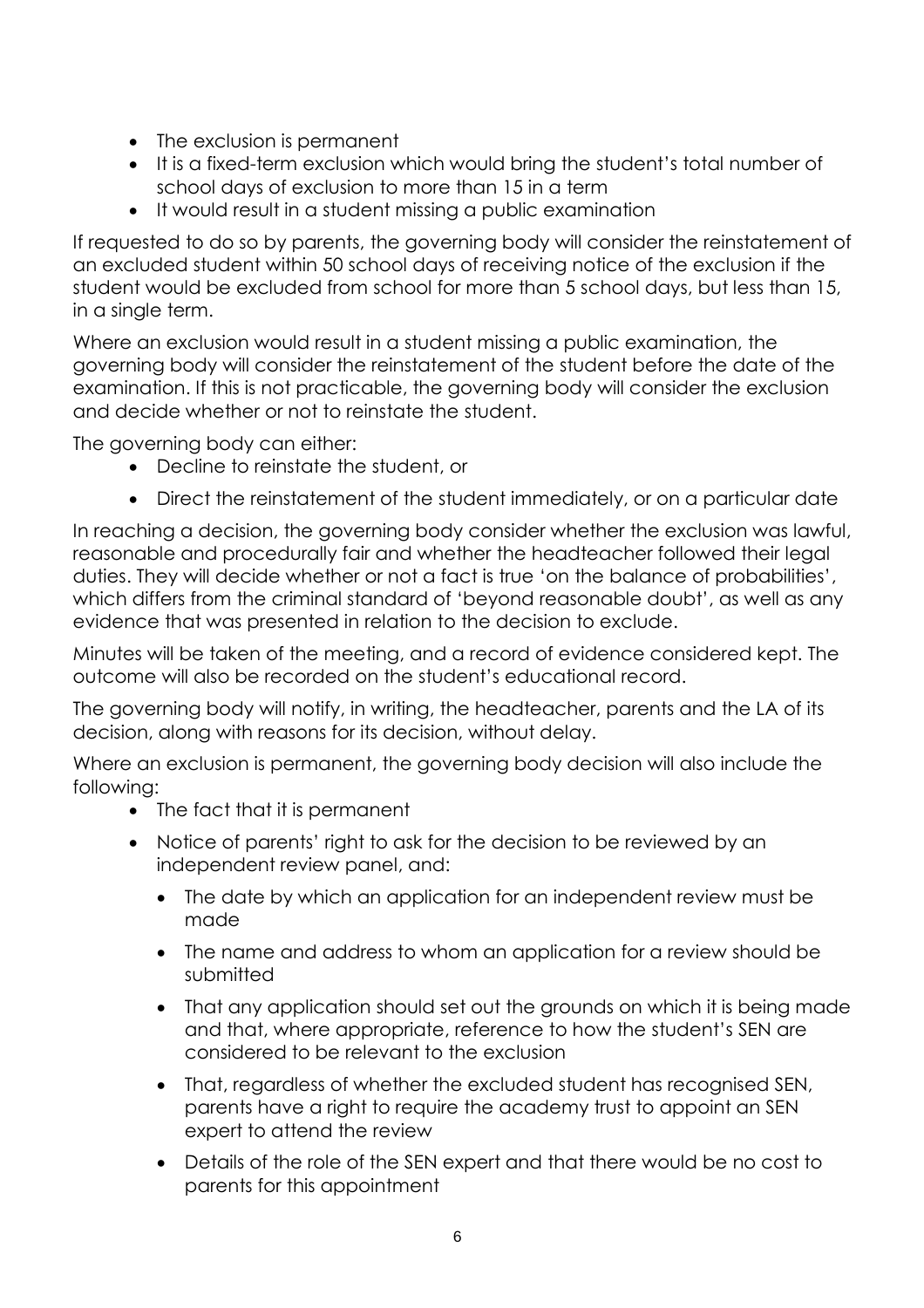- That parents must make clear if they wish for an SEN expert to be appointed in any application for a review
- That parents may, at their own expense, appoint someone to make written and/or oral representations to the panel, and parents may also bring a friend to the review
- That if parents believe that the exclusion has occurred as a result of discrimination, they may make a claim under the Equality Act 2010 to the first-tier tribunal (special educational needs and disability), in the case of disability discrimination, or the county court, in the case of other forms of discrimination. A claim of discrimination made under these routes should be lodged within 6 months of the date on which the discrimination is alleged to have taken place

#### **7. An independent review**

If parents apply for an independent review, the academy trust will arrange for an independent panel to review the decision of the governing board not to reinstate a permanently excluded student.

Applications for an independent review must be made within 15 school days of notice being given to the parents by the governing body of its decision to not reinstate a student.

A panel of 3 or 5 members will be constituted with representatives from each of the categories below. Where a 5-member panel is constituted, 2 members will come from the school governors category and 2 members will come from the headteacher category.

- A lay member to chair the panel who has not worked in any school in a paid capacity, disregarding any experience as a school governor or volunteer
- School governors who have served as a governor for at least 12 consecutive months in the last 5 years, provided they have not been teachers or headteachers during this time
- Headteachers or individuals who have been a headteacher within the last 5 years

A person may not serve as a member of a review panel if they:

- Are a director of the academy trust, or governing board of the excluding school
- Are the headteacher of the excluding school, or have held this position in the last 5 years
- Are an employee of the trust or the governing board, of the excluding school (unless they are employed as a headteacher at another school)
- Have, or at any time have had, any connection with the trust, school, governing board, parents or student, or the incident leading to the exclusion, which might reasonably be taken to raise doubts about their impartially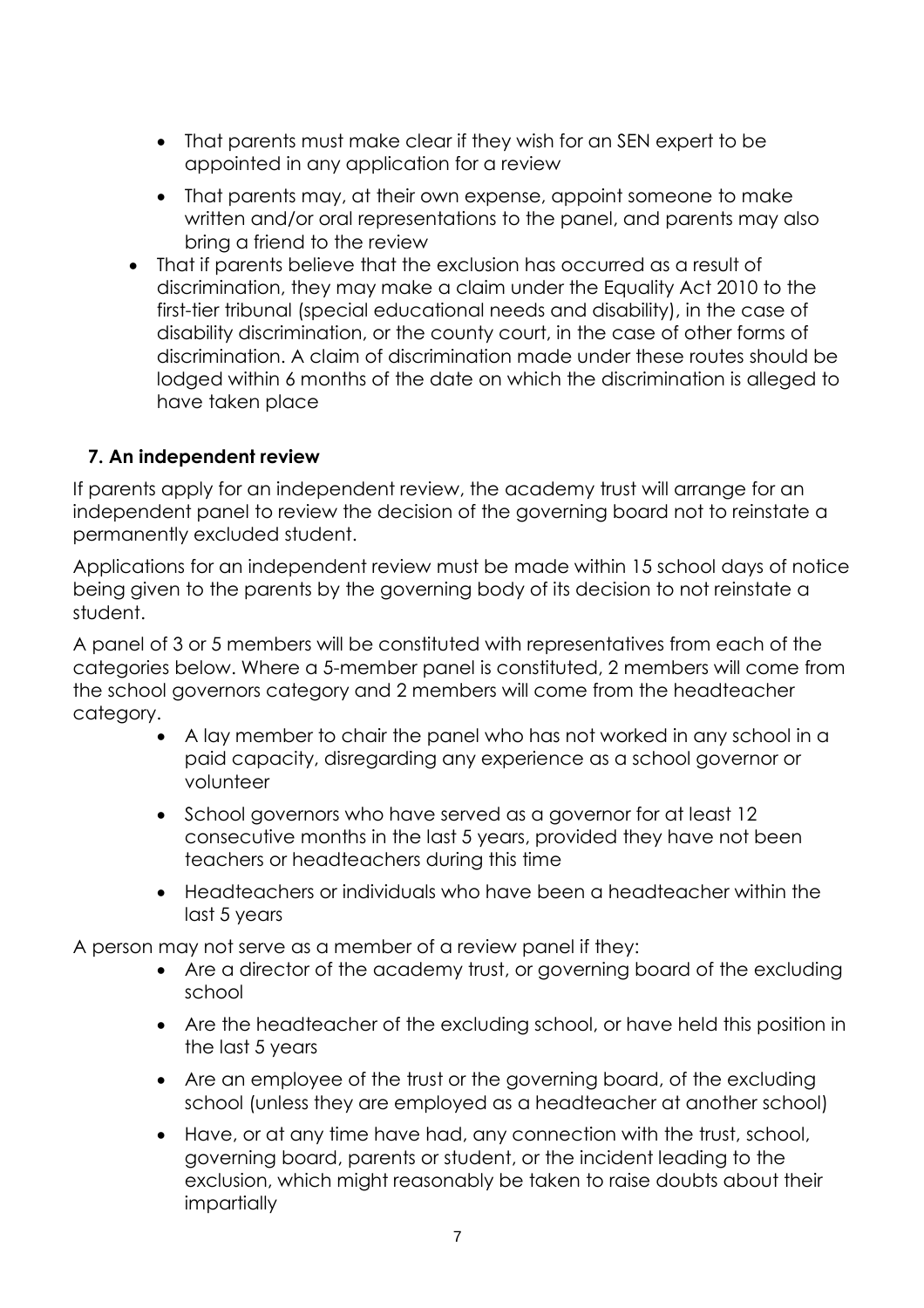Have not had the required training within the last 2 years (see appendix 1 for what training must cover)

A clerk will be appointed to the panel.

The independent panel will decide one of the following:

- Uphold the governing board's decision
- Recommend that the governing board reconsiders reinstatement
- Quash the governing board's decision and direct that they reconsider reinstatement (only when the decision is judged to be flawed)

The panel's decision can be decided by a majority vote. In the case of a tied decision, the chair has the casting vote.

#### **8. School registers**

A student's name will be removed from the school admissions register if:

- 15 school days have passed since the parents were notified of the exclusion panel's decision to not reinstate the student and no application has been made for an independent review panel, or
- The parents have stated in writing that they will not be applying for an independent review panel

Where an application for an independent review has been made, the governing board will wait until that review has concluded before removing a student's name from the register.

Where alternative provision has been made for an excluded student and they attend it, code B (education off-site) or code D (dual registration) will be used on the attendance register.

Where excluded students are not attending alternative provision, code E (absent) will be used.

#### **9. Returning from a fixed-term exclusion**

Following a fixed-term exclusion, a re-integration meeting will be held involving the student, parents, a member of senior staff and other staff, where appropriate.

The following measures may be implemented when a student returns from a fixed-term exclusion:

- Agreeing a behaviour contract
- Putting a student 'on report'
- Internal isolation

#### **10. Monitoring arrangements**

Samantha Parish (Pastoral Leader) monitors the number of exclusions every term and reports back to the Headteacher, who reports to the CEO and governors. They also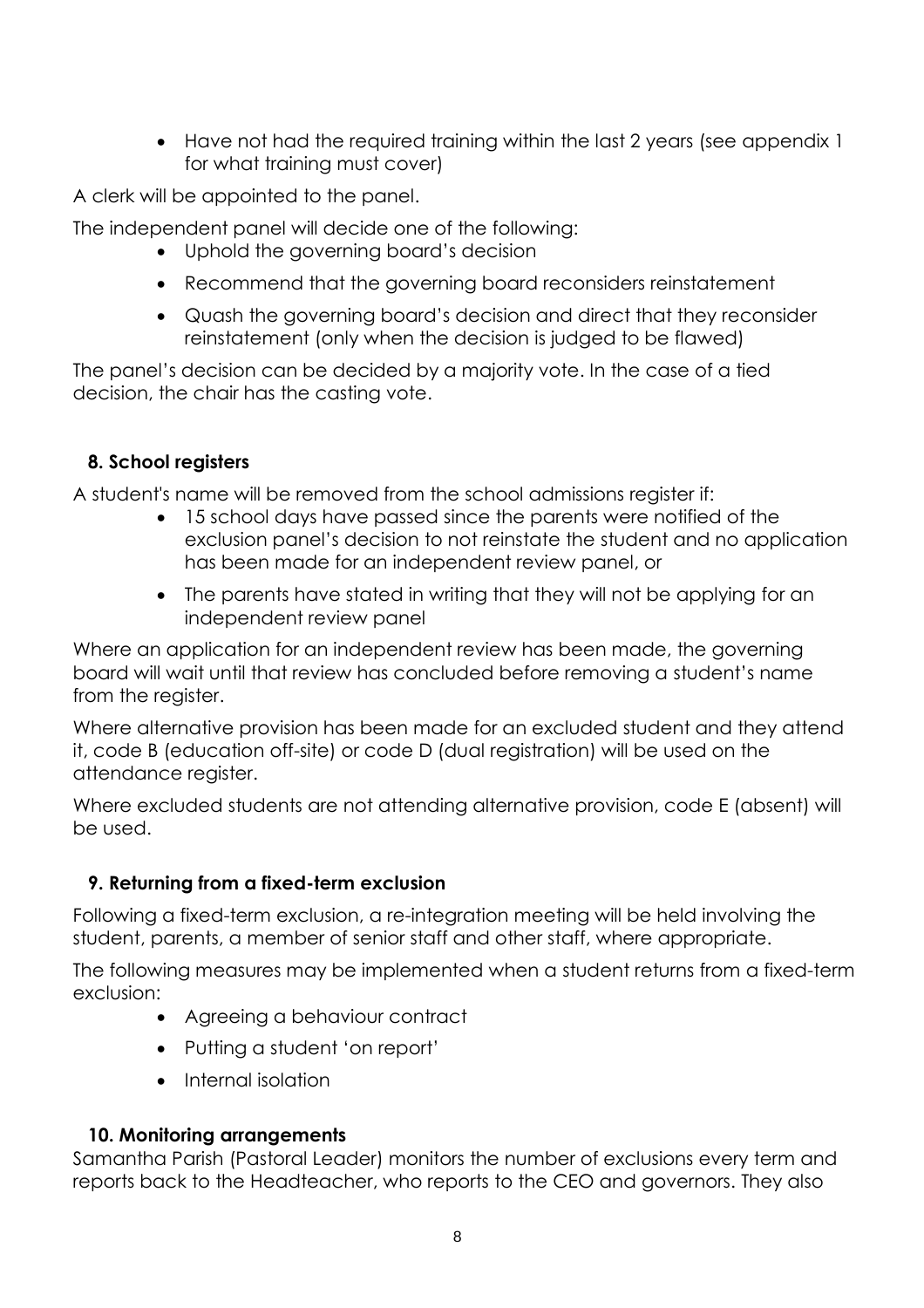liaise with the local authority to ensure suitable full-time education for excluded students.

This policy will be reviewed by Kevin Latham every two years. At every review, the policy will be shared with the governing board.

## **11. Links with other policies**

This exclusions policy is linked to our

- Relationship (Behaviour) policy
- SEN policy and information report